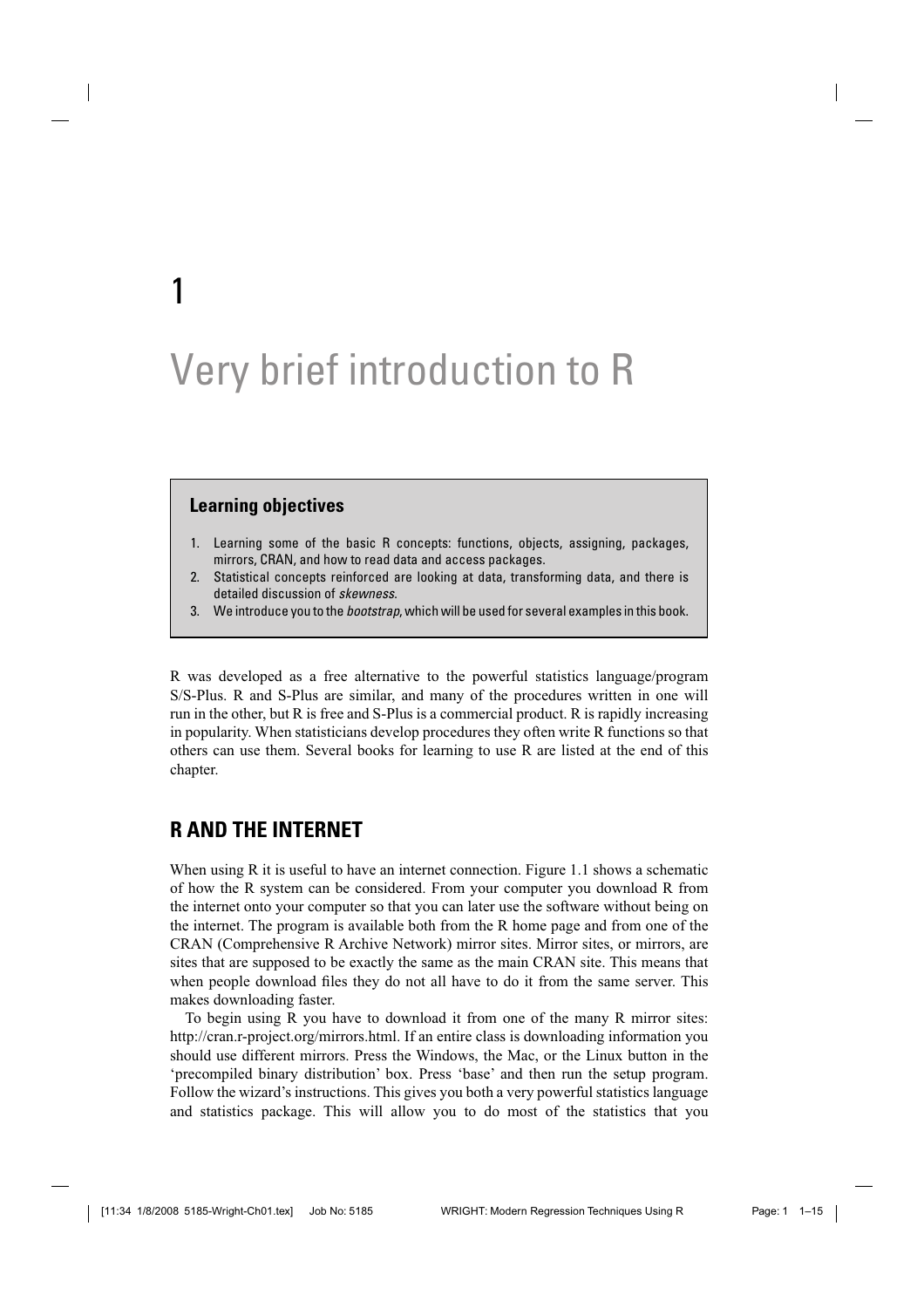

Figure 1.1 A schematic of the R-system

would want, but not all. Statisticians write their own packages for specialist purposes. Some submit these to CRAN so that others can use them. When a package is sent to CRAN it gets copied onto all the mirror sites. You can then download packages from there. For example, there is a package called **foreign** (R core members et al., 2007) that allows you to read data from other statistics programs directly into R. If you type:

#### **install.packages("foreign")**

a window like Figure 1.2 opens. We chose the server in Michigan (USA (MI)) since that is close to where we are preparing this chapter (in Ohio). This should install the package onto your computer. The package is now on your computer so you may access it in the future from this computer even if you are not connected to the internet assuming it is not erased. However, because authors update their packages frequently, it is worth reinstalling packages relatively regularly.

If the mirror is not perfectly up-to-date or if you are not connected to the internet it may not install. You may also get some warning messages.

Although the package is now on your computer (in a folder in the R directory) it is not active. To make it active type:

#### **library("foreign")**

Now you have access to a large number of functions that are used to import and export data between R and other statistical packages.

Some packages will have been installed when you downloaded R and you will just need to load these. You will need to download others from CRAN. Some statisticians, like Rand Wilcox, keep their packages on their own web page. In the case of Wilcox, he has written a book that effectively acts as both a manual and teaching resource for his functions. We will use some of his code in one of the examples and his code can be accessed from the web using the **source** function. We have only written 'statistician' on the right of Figure 1.1, but there are people from other disciplines (like computer science and psychology) who write packages for R. We did not include them because it is primarily statisticians doing the writing.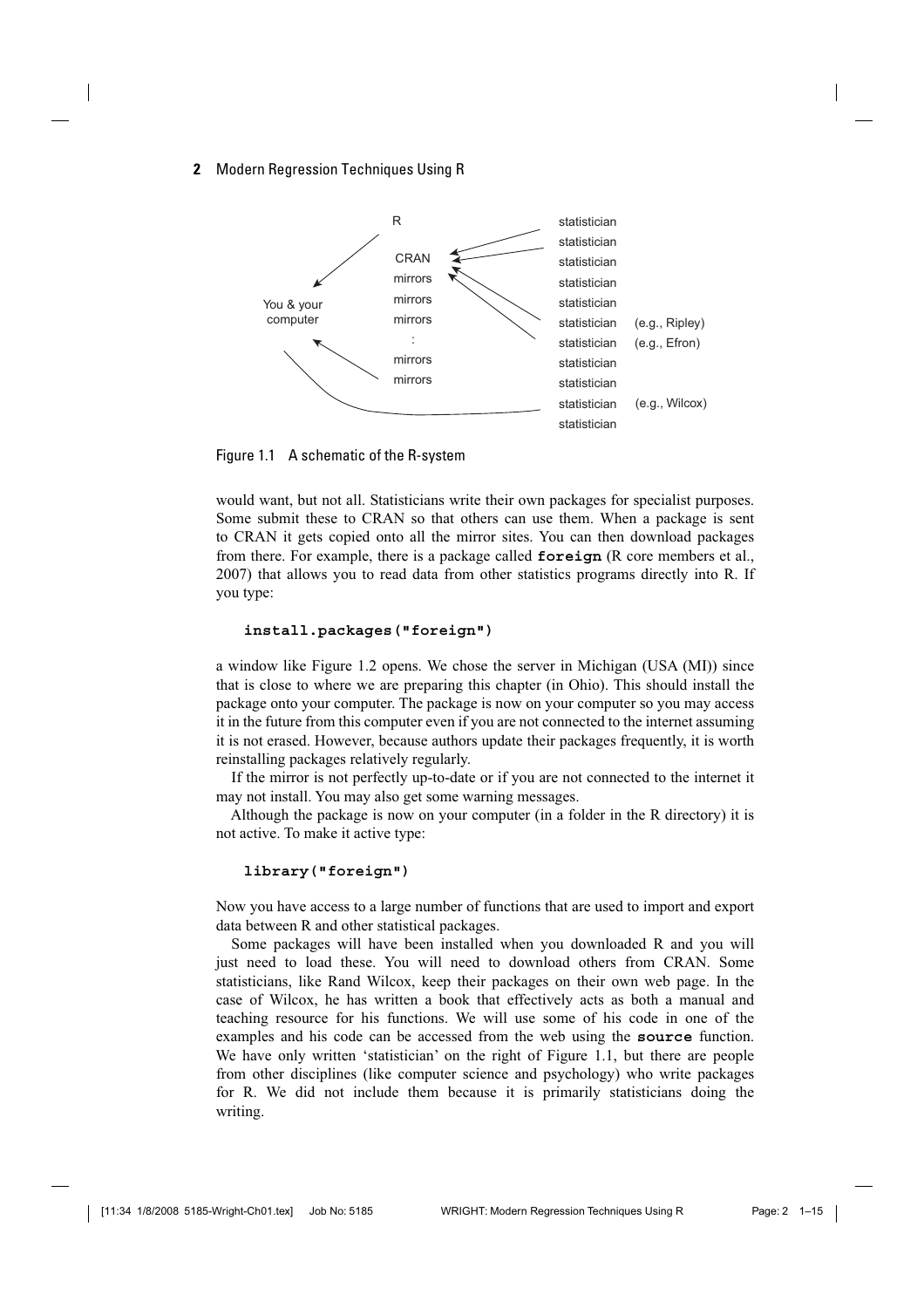

Figure 1.2 The window to choose a mirror site

Most of the introductory R books (a long list of them is on http://www.r-project.org/ doc/bib/R-books.html; our favorite introduction is Crawley, 2005) go through how to use R like a calculator. Type **6+4**, or something like that, and see what happens. These books also go through the different data formats. A good (short and also free) book is available on http://cran.r-project.org/doc/manuals/R-intro.pdf.

If you have not already opened R, it would be good to open up it now because we will be telling you to type things in throughout the rest of this chapter.

 $\overline{a}$ 

✝

☎

✆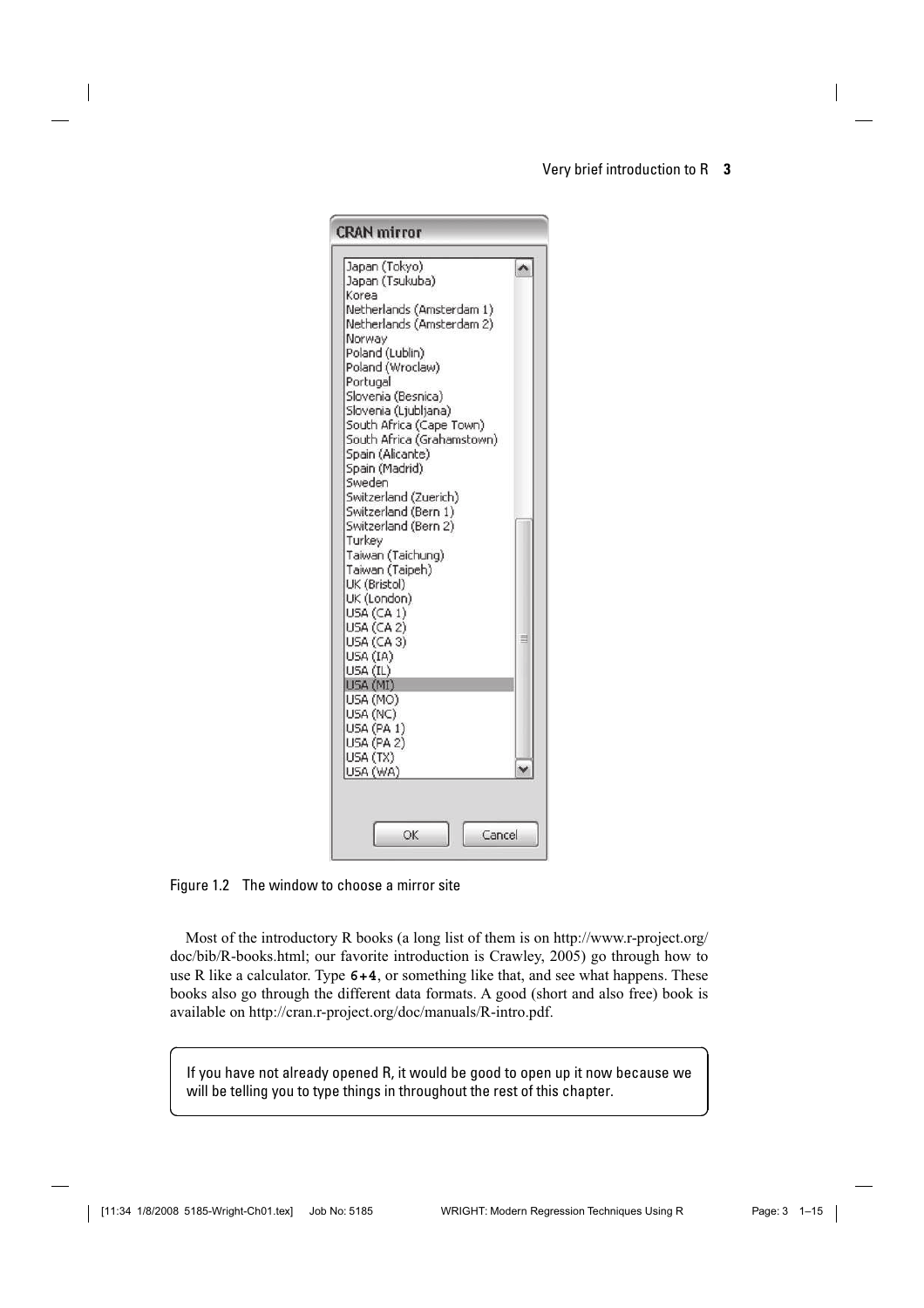# **FUNCTIONS AND OBJECTS**

R works by applying *functions* to *objects*. To illustrate functions and objects we will show how to calculate the mean of four numbers. We will use the function **mean** to do this, but first we have to create a variable. A variable is a set of several similar objects. We can create a variable by *assigning* a list of values to a variable name. To make assignments you use the **<-** or **-** characters. So the following (and type this into R yourself) creates a variable **scores** that has four numbers (5, 6, 7 and 8).

**scores <- c(5,6,7,8)**

Another function, **c**, which stands for concatenate, is frequently used in R. This function tells R that these four numbers are a set. If we type:

#### **scores**

we get:

[1] 5 6 7 8

**scores** is a numeric variable, which is a type of object. R is case sensitive so typing **Scores** would have produced an error. An alternative way to write a sequence of numbers is with a colon **:**, such that

**5:8**

also produces the sequence

[1] 5 6 7 8

There is also a sequence function, **seq**, which can be used:

**seq(5,8)**

[1] 5 6 7 8

This function is useful if you want more complex sequences. If you type:

**seq(10,30,5)**

you get the sequence from 10 to 30 in steps of 5 units:

[1] 10 15 20 25 30

In R everything is an object, including variables. We can apply the function **mean** to this type of object (i.e., to numeric variables) by typing:

**mean(scores)**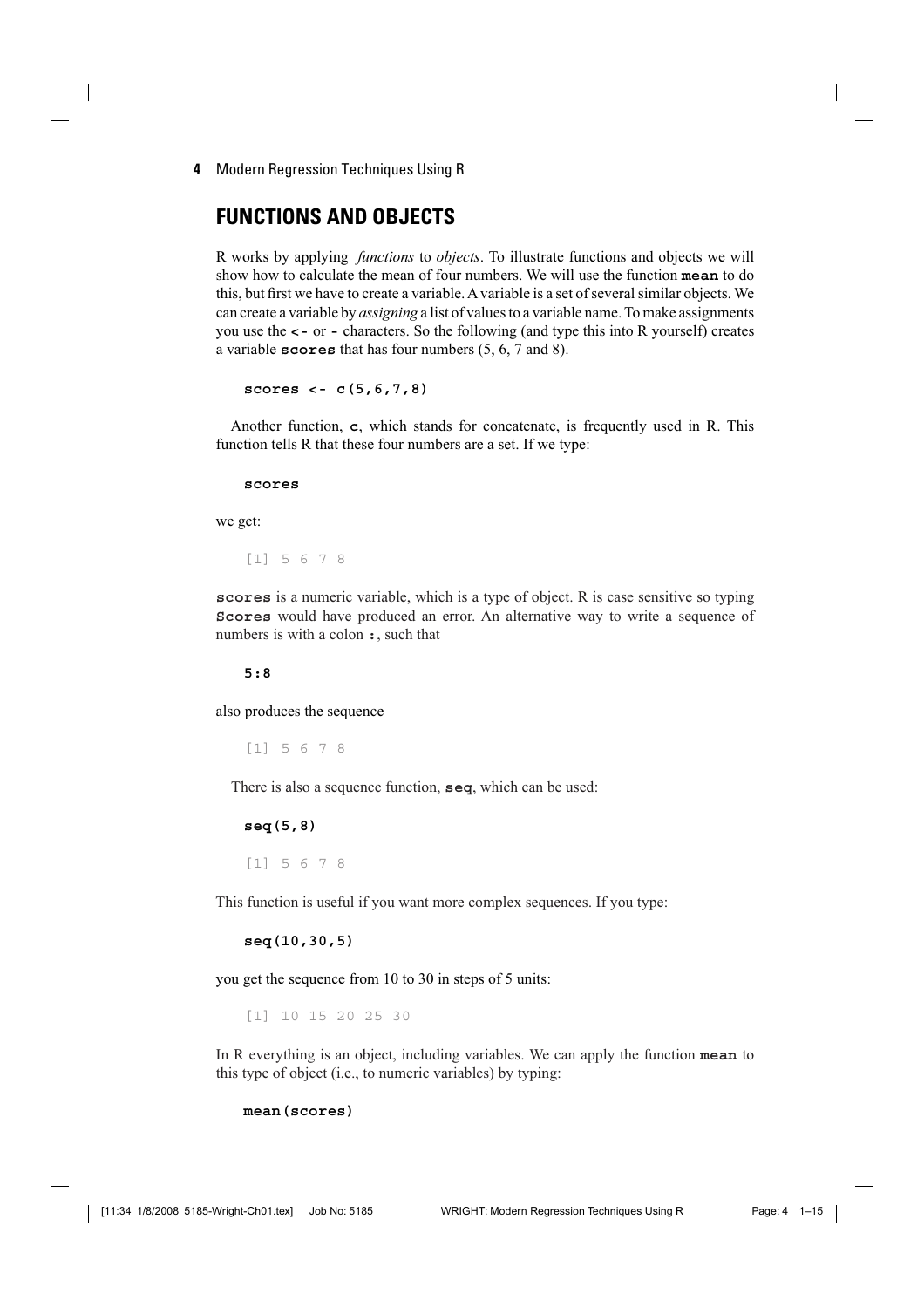and we get:

[1] 6.5

The [1] in front of 6.5 is because some functions produce several pieces of information so their parts are labeled. You can use functions in creating new variables. For example, you may want to have a variable for how far away each value is from the mean of the variable. The following command does this:

**residscores <- scores - mean(scores)**

Typing

#### **residscores**

produces

[1] -1.5 -0.5 0.5 1.5

Functions in R work with certain types of objects. While you can take a mean of four numbers, you cannot take a mean of four people's names. Names (or string values) need to be placed in quotation marks so that R does not think they are objects that it should be able to find. The following creates a variable of four people's names and shows that the function **mean** does not work in this instance.

```
Simpsons <- c("Homer", "Marge", "Lisa", "Bart")
mean(Simpsons)
[1] NA
Warning message:
argument is not numeric or logical: returning NA in:
mean.default(Simpsons)
```
The function **c** works also with strings. Thus, when Maggie arrived at the Simpson household, the glorious event of childbirth could be written in R as:

#### **Simpsons <- c(Simpsons,"Maggie")**

We can identify each member of the Simpsons by writing the variable name with an index. So, to identify the fourth member of the Simpsons we write:

#### **Simpsons[4]**

[1] "Bart"

When a function is applied to an object it can create another object, which can then be used in other functions. The basic regression function is **lm**. It is applied to some data objects (a response variable and some predictor variables) and a **lm.object** is created. This object can then be used in other functions, like **plot**, **summary**, and **anova**.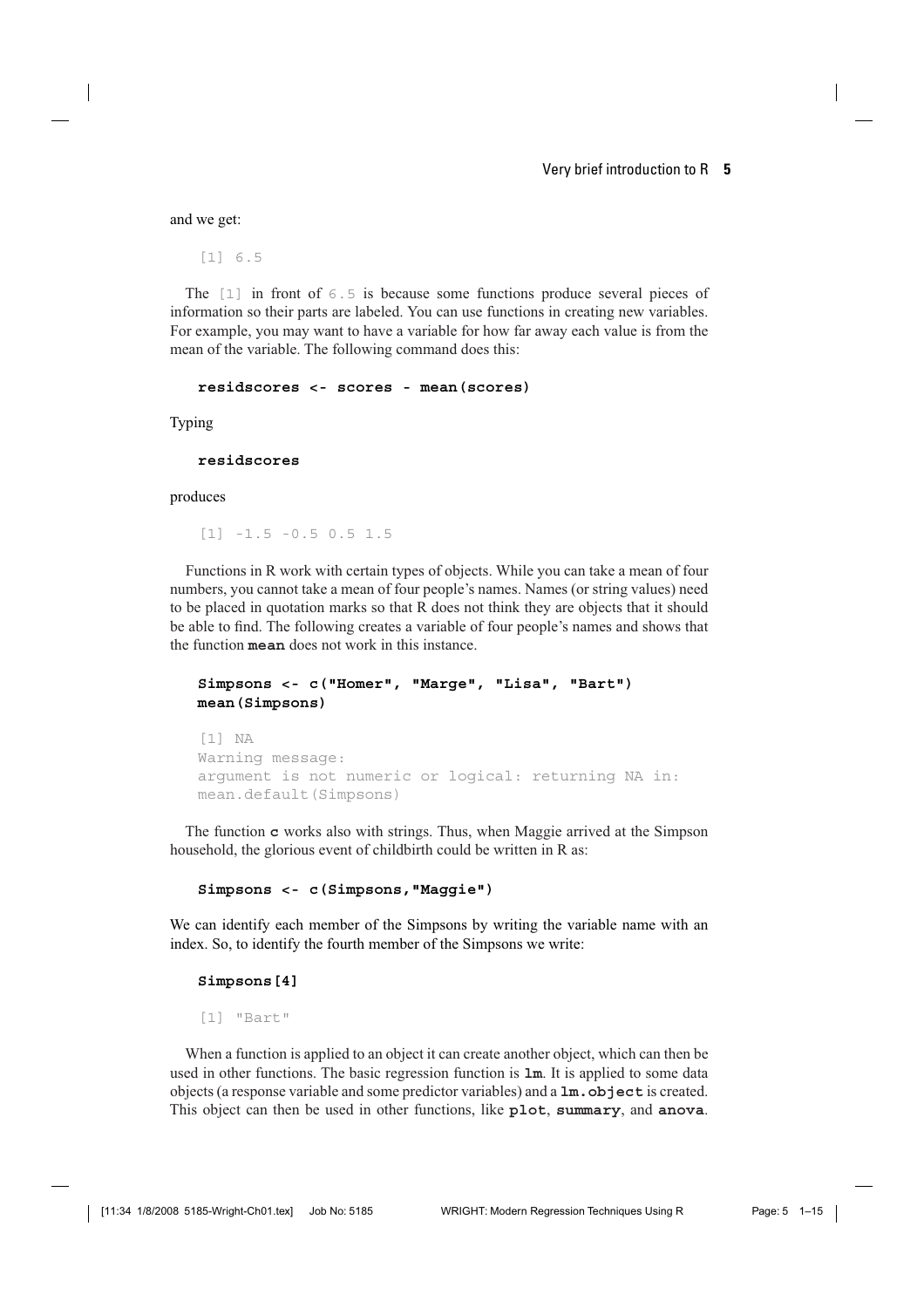These are illustrated in several examples throughout this book. Many R functions are intelligent. For example, the **plot** function works differently dependent upon what type of object is placed within it, and we will see this as we go through this book.

# **Example 1 – Chile heat and length**

- Data: Downloaded from www.pepperjoe.com, May 2006
- Research question: Are the length and heat of a chile related?
- Purpose: Showing how to load data from a text file and from SPSS, how to access packages, and run some preliminary statistics and graphs. The statistical concepts are skewness, transformations, and simple linear regression.

The basic methods in R to read data assume that the data are in a text file in a table-like form. Figure 1.3 shows data in this format in a Notepad file. It is important to have data in a text (or ASCII) format, so if your data are in a word processing file you have to use the SAVE AS option. If the data are in text format and in a table like Figure 1.3, then the command:

## **newdata <- read.table("filename")**

assigns the data in "filename" into the object **newdata**. When using **read.table** the **"filename"** may either be a file on your computer or one on the web. For the function used in this example, **read.spss**, the data must be saved on your computer. The characters **<-** assign things to each other, and can be used in either direction so **x <- 6+4** and **6+4 -> x** both assign the value 10 to **x**. Often you will have data in another package and need to import it into R. The package **foreign** allows data to be read from other packages, including: SPSS, Minitab, SYSTAT, SAS, and Stata. Since it seems SPSS is the most popular among academic psychologists we will assume that you want to import the data from SPSS.

| chile - Notepad                         |                                   |                                       |
|-----------------------------------------|-----------------------------------|---------------------------------------|
| File<br>Edit                            | Format View                       | Help                                  |
| NAME                                    | LENGTH                            | HEAT                                  |
| Afric                                   | $\frac{5}{7}$ , 5                 | 577.927776728783822.5                 |
| Aji<br>Aji                              |                                   |                                       |
| $\mathbb{A}^{\frac{1}{2}}$<br>А         | 11.43                             |                                       |
| Αj<br>i<br>$\subset$                    | 3.81                              |                                       |
| ΑÌ<br>j<br>ΑŤ                           | 6<br>6.35                         |                                       |
| Aji<br>$\mathbf{L}$                     | 4.5                               |                                       |
| M                                       | 11.43                             |                                       |
| Aji<br>Aji<br>N                         | 8.89                              |                                       |
| $A_1^2$<br>$\circ$                      | 8                                 |                                       |
| $\mathsf{P}$                            | 10.16                             |                                       |
| $A_1^{\dagger}$ i<br>P                  | 1.905                             |                                       |
| AÌi<br>R                                | 12.7                              |                                       |
| Aii<br>$\vee$                           | 6.35<br>4<br>7.62                 |                                       |
| Akola                                   |                                   |                                       |
| Amari                                   |                                   |                                       |
| Anahe                                   | 15                                |                                       |
| Anahe                                   | 17.78                             |                                       |
|                                         |                                   |                                       |
|                                         |                                   |                                       |
|                                         |                                   |                                       |
|                                         |                                   |                                       |
| Ancho<br>Ancho<br>Assam<br>Azr<br>Banan | 10.16<br>$\frac{7.5}{3}$<br>10.16 | $\frac{1}{4}$<br>9.5<br>$\frac{6}{3}$ |

Figure 1.3 A text file for the chile data set as shown within Notepad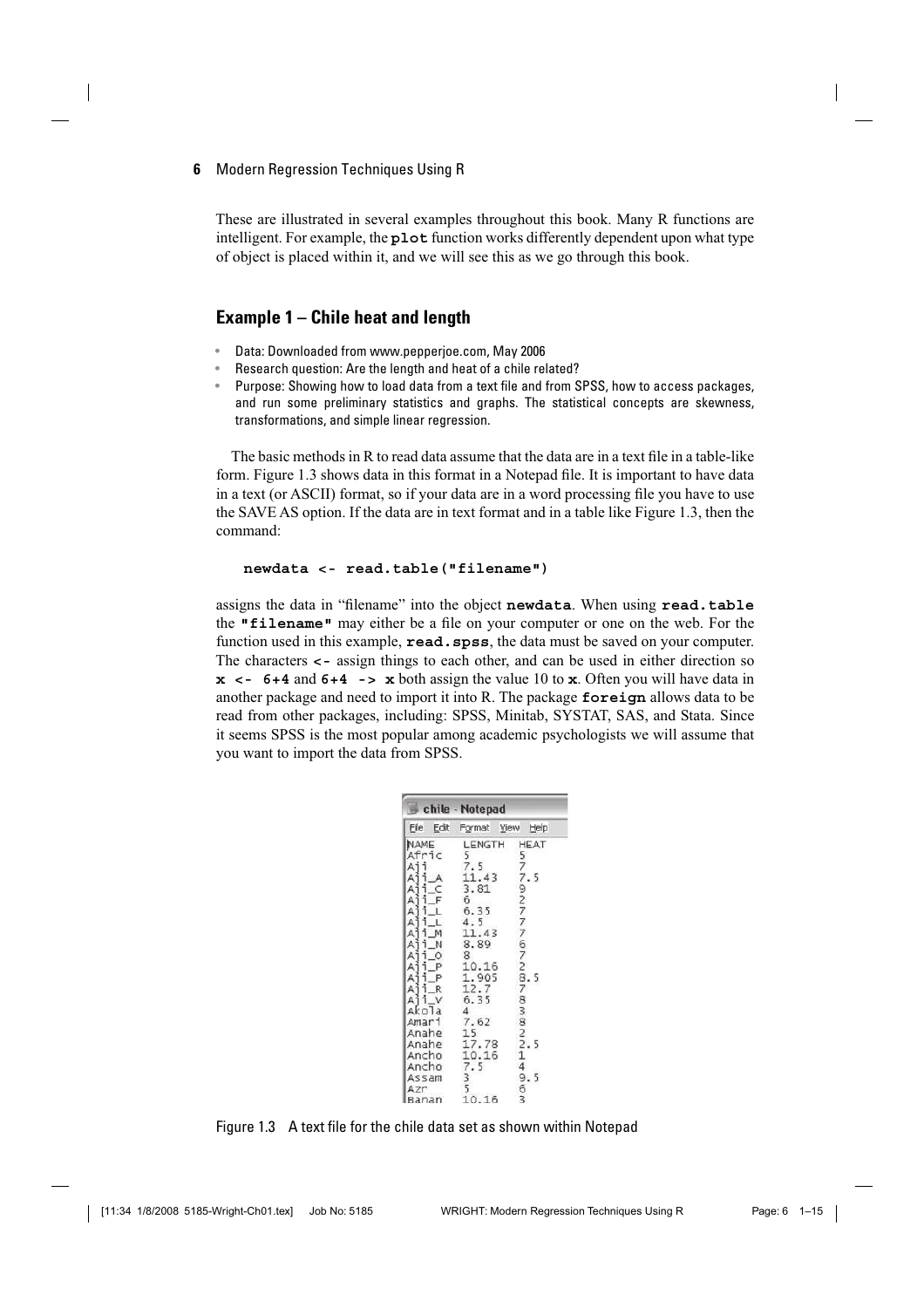



Figure 1.4 The heat scale. from www.pepperjoe.com/about/heatscale.html

The data in this example examine the relationship between the length of a chile and its heat. **LENGTH** is in cm and **HEAT** is in Pepper Joe's Hot Pepper Heat Scale (in technical papers the Scoville scale is used, but they don't have a smiling chile with a shovel waving at you, see www.pepperjoe.com/about/heatscale.html).

The **library** function loads the package **foreign** so that it can be used. Note that \\ are used rather than \ in the **read.spss** function (and the **read.table** function used below). The **attach** command makes the data file the active data file overwriting any other variables that may have the same names. The following commands read data from c:\temp\chile.sav. The data are available on the book's web page (on www.sagepub.co.uk/wrightandlondon) so this file will need to be copied into your c:\temp folder (if you do not have a c:\temp folder copy it elsewhere and change the code below accordingly).

```
library("foreign")
chile <- read.spss("c:\\temp\\chile.sav")
attach(chile)
```
You may get a warning, but this particular warning should not a problem; these data are read accurately. You do not need to have SPSS on your computer to read SPSS data files into R.

The data are also stored on this book's web page as a text file. They can be accessed by:

```
chile <-
read.table("http://www.sagepub.co.uk//wrightandlondon//
   chile.dat",header=T)
```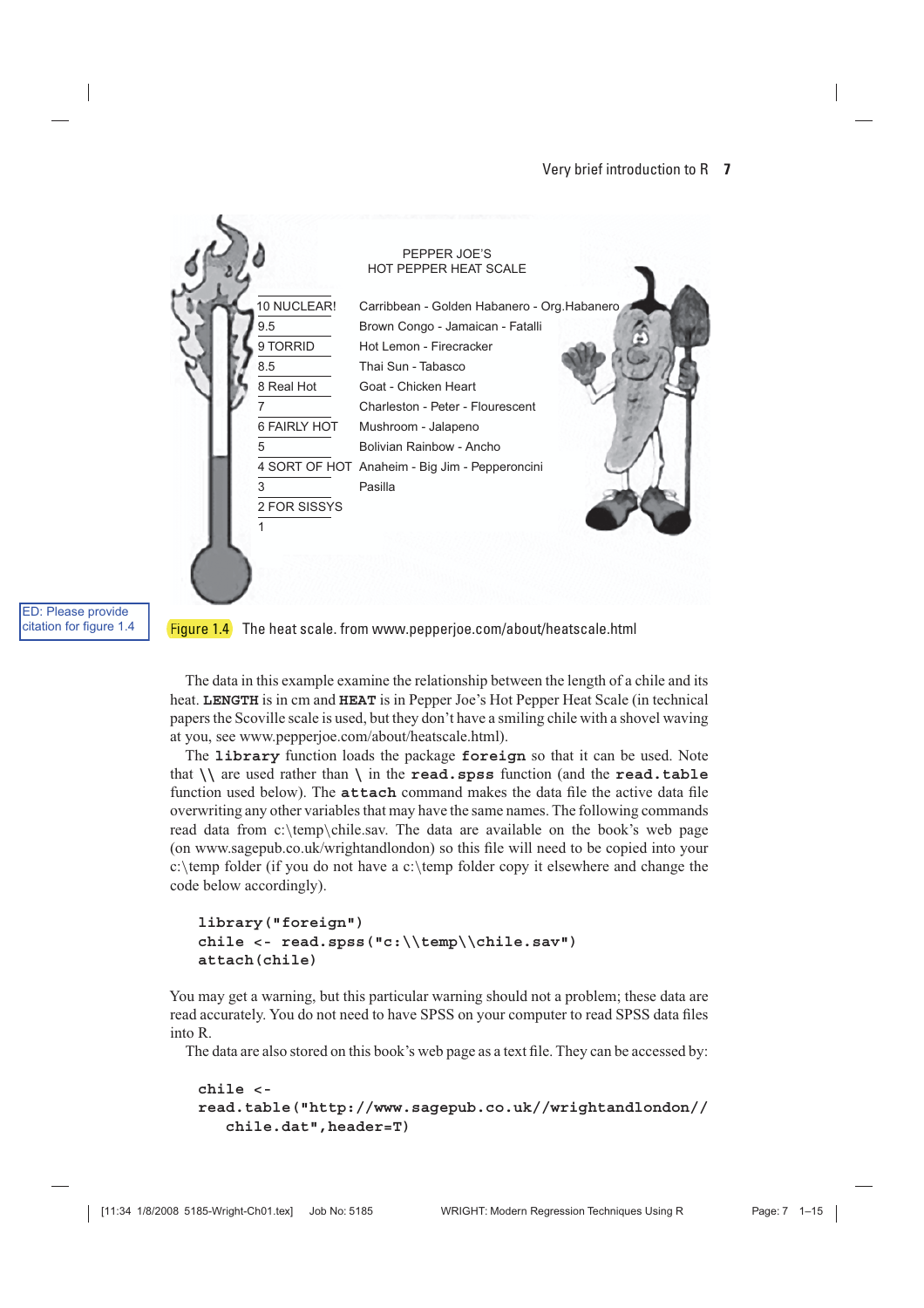This command takes up multiple lines to print and requires that you very carefully write the web page each time. So that you do not have to write a command that is multiple lines, it is worth assigning this book's web page to the object **webreg** so that it need not be typed each time.

```
webreg <- "http://www.sagepub.co.uk//wrightandlondon//"
```
To write the full web address we have to **paste** together the web page and the file name.

```
paste(webreg,"chile.dat",sep="")
```
[1] "http://www.sagepub.co.uk//wrightandlondon//chile.sav"

The default for the **paste** function is to have one space between each of the objects that are pasted together. Having a space in a web address will cause the web address not to be recognized, so we have to tell R that there should be no separation between the objects. The option **sep=""** tells the computer this. If we wrote **sep=","** it would have placed a comma between each part.

Now we can write:

#### **chile <- read.table(paste(webreg,"chile.dat",sep=""), header=T)**

The **header=T** means that the first line in the data file has the variable names (see Figure 1.3). The **T** stands for **TRUE** and it can be written as **header=TRUE**. Alternative methods for reading data from the book's web page are listed in the box below. If you plan to use this book while disconnected from the internet, there are instructions on the web page for downloading all the data, functions, and syntax to your hard drive (or memory stick).

There are many ways to access data from the book's web page and three are presented here. The first is to write out the web page within the **read.table** command:

```
chile <-
read.table("http://www.sagepub.co.uk//wrightandlongon//
   chile.dat", header=T)
```
The problem is that this takes a few lines and requires careful typing.

The second is to first assign the web page to an object, like **webreg**, and then use the shorter command.

```
webreg <- "http://www.sagepub.co.uk//wrightandlongon//"
chile <- read.table(paste(webreg,"chile.dat",sep=""),
  header=T)
```
(Cont'd)

 $\overline{\phantom{0}}$ 

 $\overline{\phantom{0}}$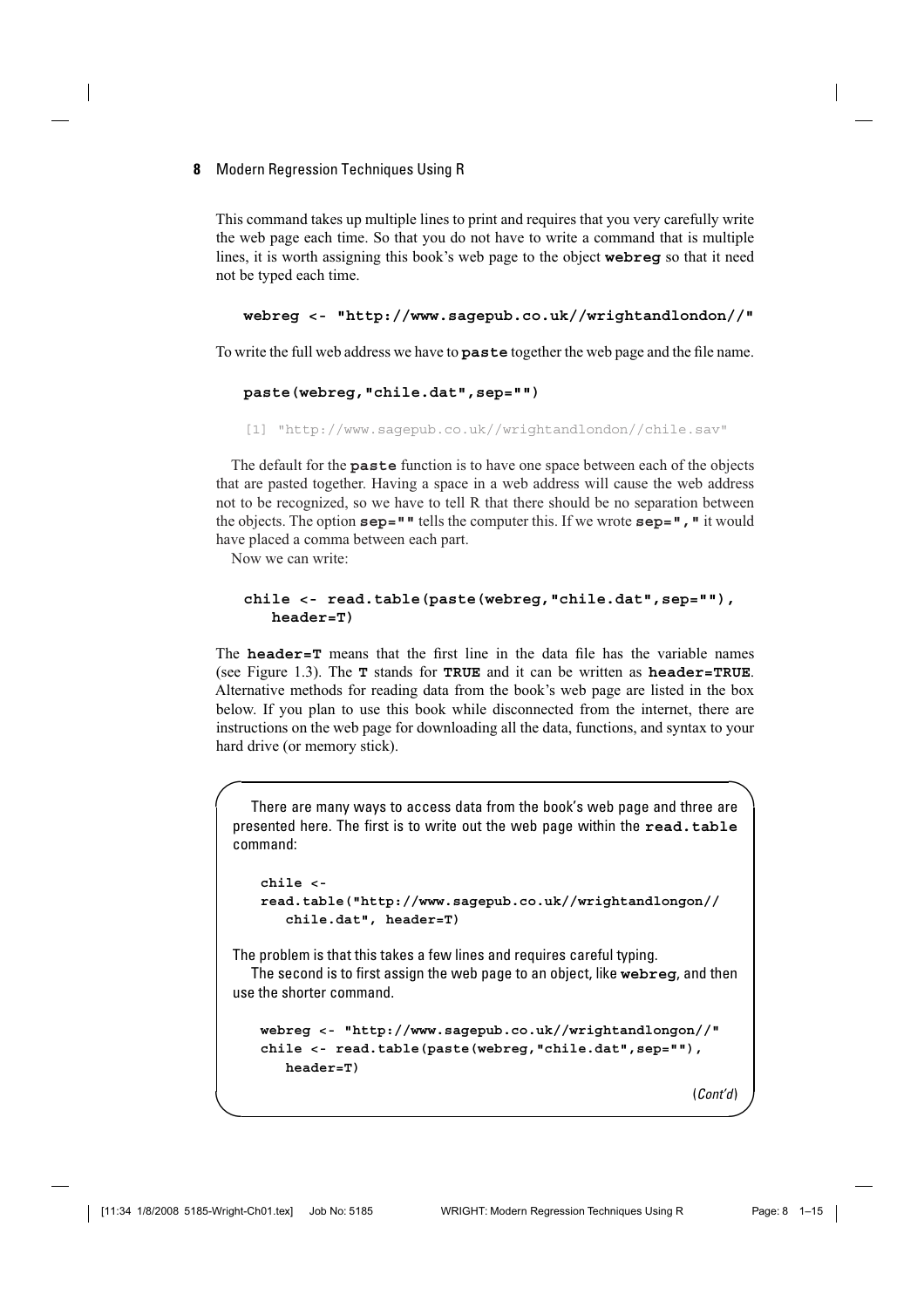This still requires assigning the web address to **webreg** every time you turn on R and want to access the book's web page, but at least the first line can be copied and pasted from other exercises.

The final option, which will make life easier for people who are fairly comfortable with computers, is to add the line

```
webreg <- "http://www.sagepub.co.uk//wrightandlondon//"
```
into the file called Rprofile.site which was installed when you installed R. Use the search facility on your computer to find it. If you add this line then everytime you start R this assignment will be made. Then you would only need to type:

```
chile <- read.table(paste(webreg,"chile.dat",sep=""),
  header=T)
```
Because this final option requires more computer knowledge than we are assuming, the second option will be used throughout this book.

After you import the data set (and name it, say **chile**), then type:

```
attach(chile)
```
✧

 $\overline{\phantom{0}}$ 

This attaches the data set to your working environment. 'Attaching to your working environment' is the technical jargon that means you can now access all these variables by just typing the variable names. To find out the variable names type:

#### **names(chile)**

[1] "NAME" "LENGTH" "HEAT"

These are the same as in Figure 1.3. While you can access a variable without the file being attached by typing:

#### **chile\$HEAT**

this can get cumbersome and is not useful if you are working with only one data set at a time. It is easier not having to re-type the name of the data set each time. Therefore, in this book we will always **attach** the data set we are working with. If you are doing more advanced statistics where you are looking at several data sets, we recommend not attaching the data but accessing them within each function or using the **with** function (see Crawley, 2007). However, for most psychologists' needs this would add further complications.

When R reads SPSS files, all the variable names are UPPERCASE. This is how SPSS stores them internally because SPSS is not case sensitive. R is case sensitive so:

#### **heat**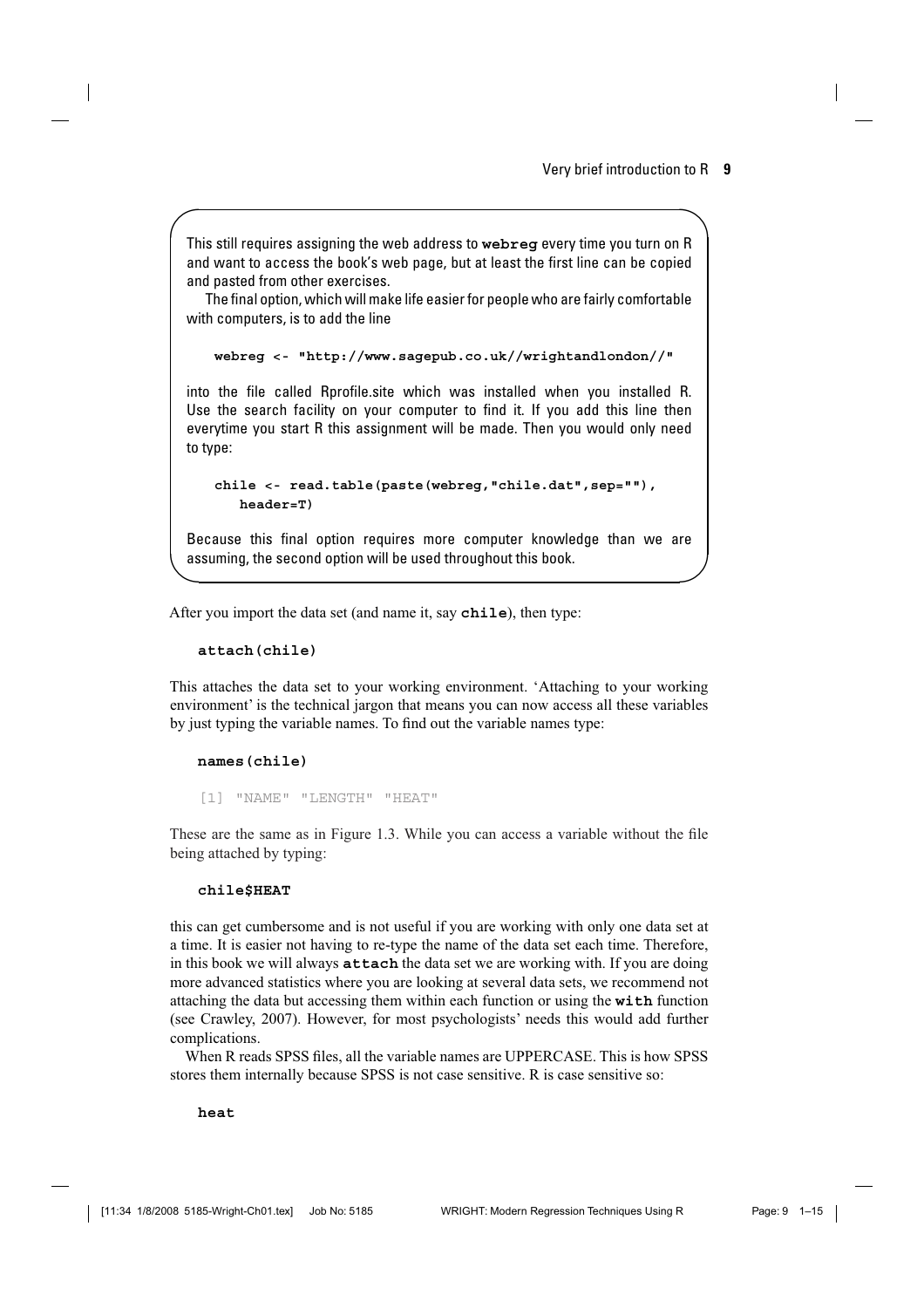produces the word NULL. This means there is no variable **heat**. The variable is **HEAT**. If you want to find out how many cases are in the variable **LENGTH**, you need to ask for the **length** of **LENGTH**:

#### **length(LENGTH)**

 $\overline{$ 

✍

**length** is an R function, **LENGTH** is a variable in the chile dataset. Be careful not to assign **length <- LENGTH**, because, while R will try to figure out what you want, this can lead to errors.

We are now going to describe *skewness* in more depth than is typical in introductory statistics courses. We do this for two reasons. First, it emphasizes the importance of looking at your variables and describing their distributions. This is something that the American Psychological Association states should be done (Wilkinson et al., 1999). Second, it provides a good way to focus on how well different transformations work. Statisticians stress the importance of transformations (e.g., Mosteller & Tukey, 1977), but this stress is often absent from psychology texts.

We now look at the histogram of this variable. This can be done with **hist** (LENGTH) and the result is shown in the left panel of Figure 1.5. It looks fairly skewed. There are several different definitions of skewness (Groeneveld & Meeden, 1984) and none are in the base package R, so you have to load another package with this command, the two most commonly used being **e1071** (Dimitriadou et al., 2006) and **fBasics** (Harrell et al., 2005). This loads a function, **skewness**, which is the most common measure of skewness.<sup>1</sup> It is:

$$
skewness = \frac{\sum (x_i - \bar{x})^3}{n(sd(x)^3)}
$$

**n <- length(x) popskew <- sqrt(n\*(n-1))/(n-2)\*skewness(x)**

In standard equations, this is:

est. pop. skew = 
$$
\frac{\sqrt{n(n-1)}}{(n-2)} sample skew
$$

As with the standard deviation, the difference is usually only slight, so people tend not to worry about this. For the variable **LENGTH** the population estimate is 1.196.

<sup>&</sup>lt;sup>1</sup>The **skewness** function in both of these R packages provides the value for the sample skewness, not the estimate of the population skewness. In your introductory statistics textbooks there may have been some discussion of the difference between these with respect to the standard deviation. A better estimate for the population skewness of a variable **x** is, in R code: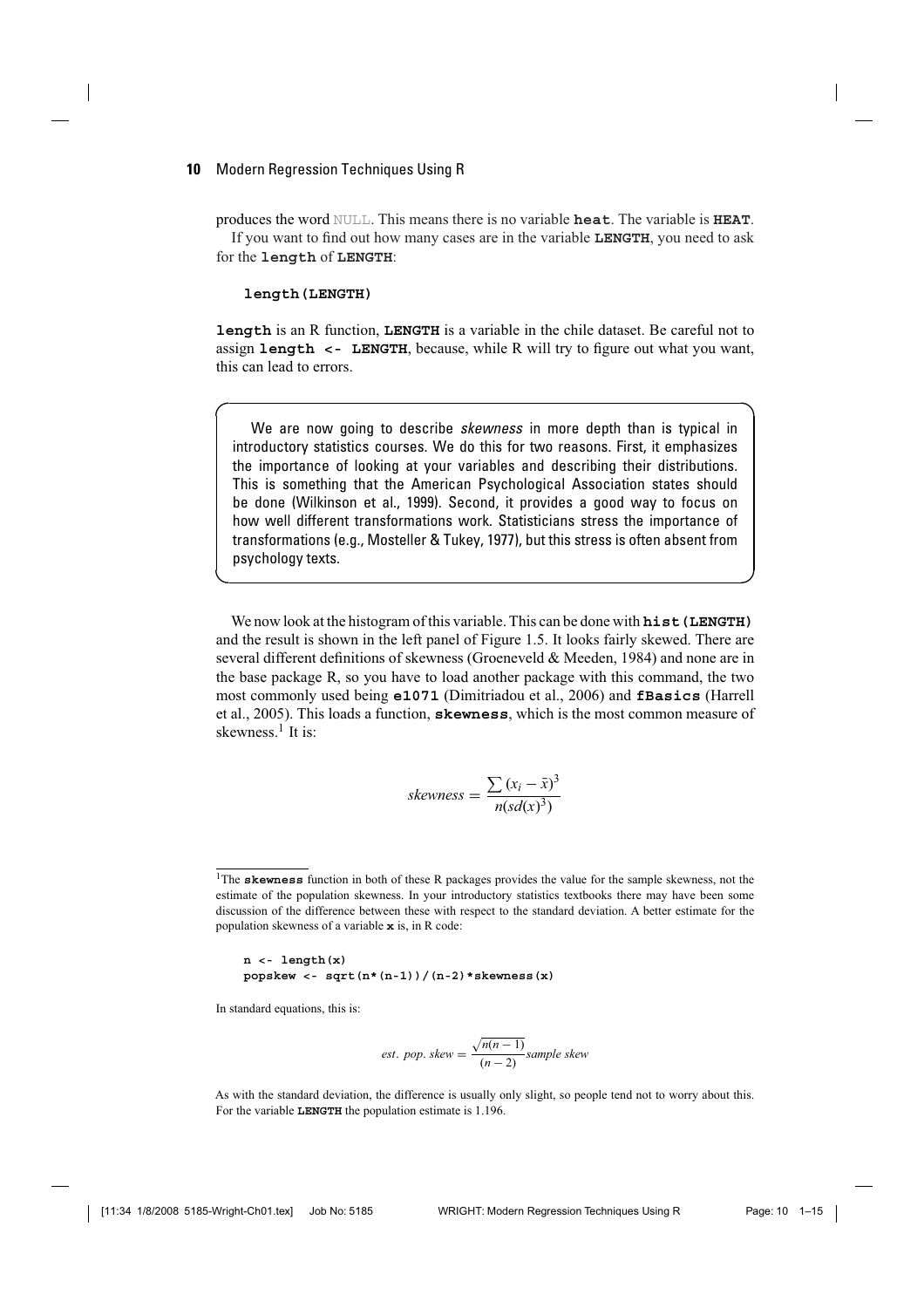

Figure 1.5 The histograms for the variable **LENGTH**, in the left panel, the transformed variable **log(LENGTH)**, in the middle panel, and transformed variable **log(LENGTH + 2.54)**, in the right panel

We will use **e1071**:

```
install.packages("e1071")
library(e1071)
skewness(LENGTH)
```
[1] 1.174819

which is a pretty high skew (anything over 1 is usually considered high). An equation for standard error of skewness assuming the data are normally distributed is:

$$
se_{\textit{skewness}} = \sqrt{\frac{6(n-2)}{(n+1)(n+3)}}
$$

This produces 0.256 for these data. Sometimes an approximation,  $\sqrt{6/n}$ , is given, and this yields 0.266, so very similar. This means an approximate 95% confidence interval for these data is:  $1.17 \pm 2(.26) = 1.17 \pm .52 = (0.65, 1.69)$ . One of the problems with this approach is the assumption of normality when it is likely that you are interested in distributions which are not normal.

A bootstrap sample is one taken from the observed sample where you randomly choose one item, record its value, and then return this item to the sample. You then randomly choose a second item, record, and return, and repeat this until you have a sample as large as the original sample. Some items will be chosen multiple times because each time an item is randomly chosen. You can then calculate whatever statistic you want for this bootstrap sample (i.e., the mean, skewness, the *F* from an ANOVA).

Using a computer you can repeat this procedure thousands of times and record the relevant statistics for each bootstrap sample. The distribution of the statistics

(Cont'd)

 $\overline{a}$ 

 $\searrow$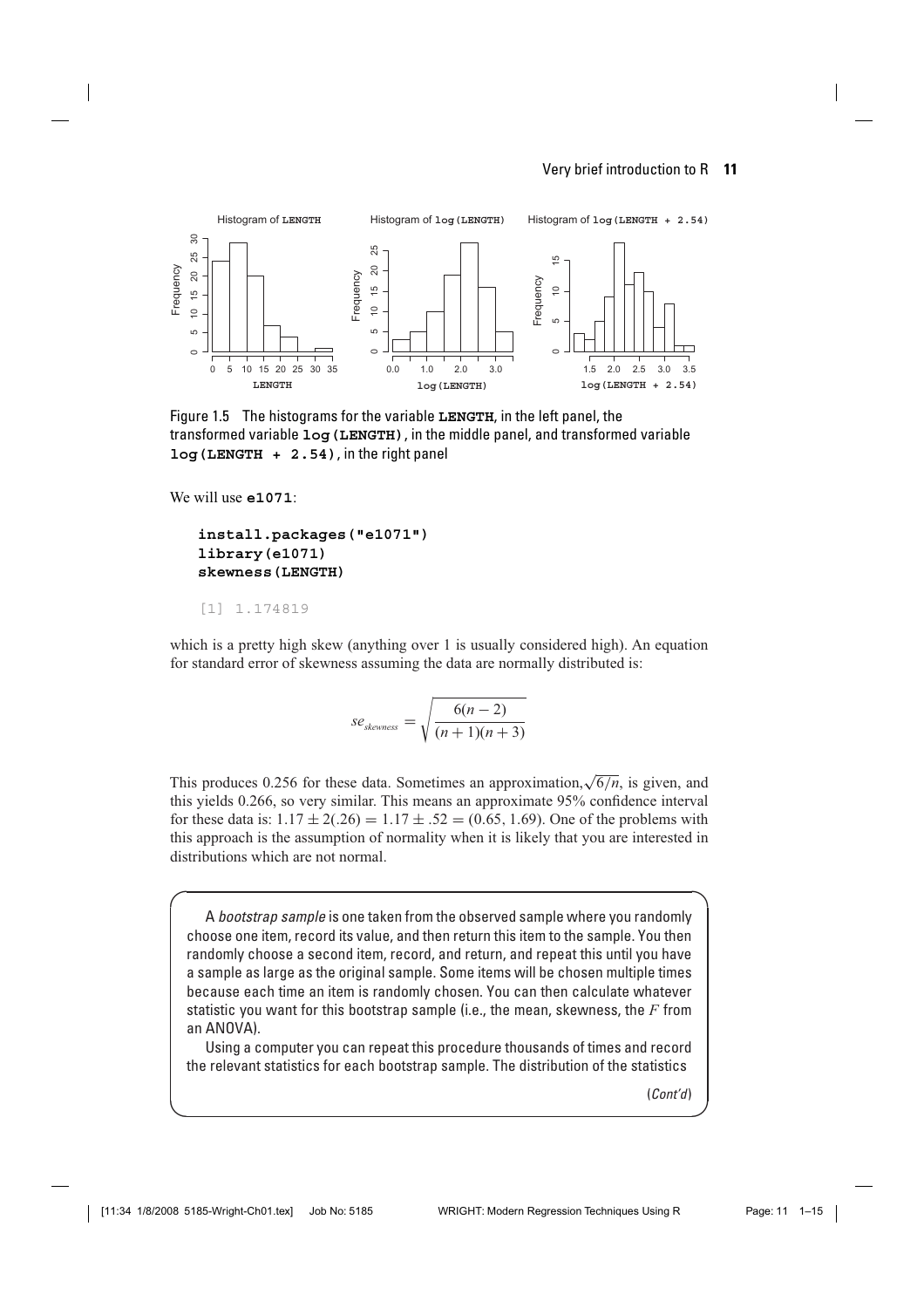$\overline{\phantom{0}}$ 

 $\overline{\phantom{a}}$ 

for these bootstrap samples provides a way of measuring the precision of your estimates. A rough way to esti mate the 95% confidence interval of any statistic is the middle 95% of the distribution for these bootstrap samples. Statisticians have devised ways to improve upon this rough approximation to estimate the confidence intervals and the bias-corrected and accelerated (BCa) method is used here.

Bootstrapping is a very flexible procedure and is rapidly gaining in popularity. It can work on many problems where the traditional mathematical approach has difficulties. Bootstrapping supplements the mathematical approach to statistics with the brut computing force of being able to create thousands of bootstrap samples in seconds!

In these situations a bootstrap estimate can be useful (for a 'leisurely' introduction see Efron & Gong, 1983). We discuss bootstrapping more throughout this book and in the box above. Bootstrapping runs the test over and over by resampling values from those observed data (with replacement). A distribution of the relevant statistic, here skewness, is created. The middle 95% of them is a rough estimate of the 95% confidence interval. More advanced techniques create what are generally thought of as better intervals, and at the time of writing the bias-corrected and accelerated, or BCa, intervals are preferred. We use the package **boot** (Canty & Ripley, 2008). This package is part of CRAN and is automatically installed with R. The **boot** function requires the following: first the variable or variables that you will be using, then the function which you wish to apply to that variable, and then the number of bootstrap samples (here **R=1000**). The complex part is writing the function. For skewness you need to say **function(x,i) skewness(x[i])**. The **x** stands for the variable **LENGTH** and the **i** is for the 1000 replications. When there are multiple variables and more complex functions this can become more difficult, but we will address this in later chapters. Running the function **boot** creates a bootstrap object that can be placed within other functions.

One of these functions, **boot.ci**, produces the most commonly used confidence limits. Differences between these intervals are described in DiCiccio & Efron (1996) and other reviews of bootstrapping. We just concentrate on the BCa estimates. If you had just wanted to print these you could have typed: **boot.ci(lengthboot, type="bca")**.

#### **library(boot) lengthboot <- boot(LENGTH,function(x,i) skewness(x[i]), R=1000) boot.ci(lengthboot)**

BOOTSTRAP CONFIDENCE INTERVAL CALCULATIONS Based on 1000 bootstrap replicates

CALL : boot.ci(boot.out = lengthboot)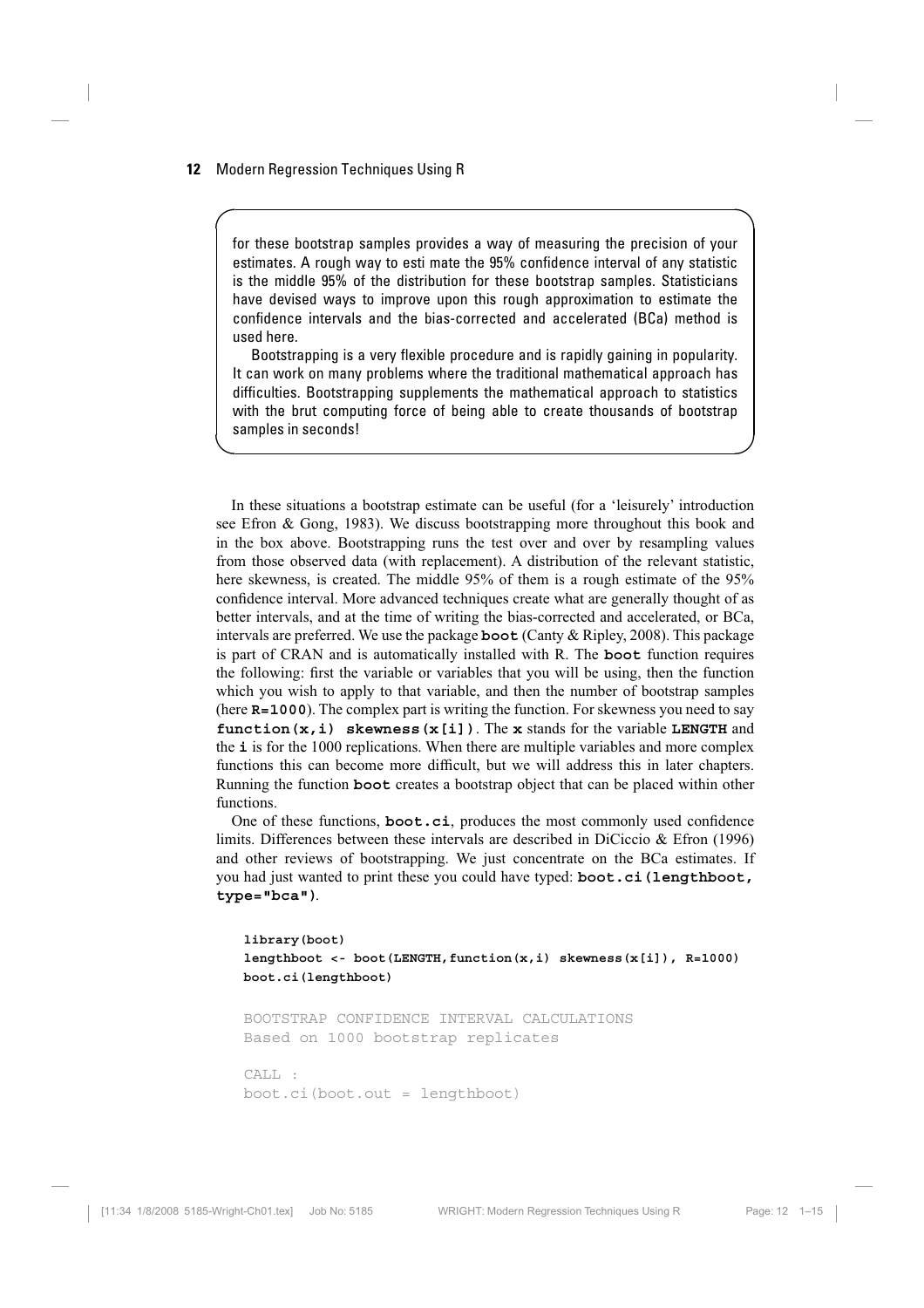```
Intervals :
Level Normal Basic
95% ( 0.644, 1.826 ) ( 0.627, 1.765 )
Level Percentile BCa
95% ( 0.584, 1.723 ) ( 0.714, 1.962 )
Calculations and Intervals on Original Scale
Some BCa intervals may be unstable
```
Whichever estimates are used, this variable is skewed (skewness is zero for perfectly symmetric data). Because of this skewness we might want to transform the data; the natural logarithm (**log**) is a popular choice for positively skewed data. The middle panel of Figure 1.5 shows the distribution for this transformed variable is more symmetrical than the untransformed variables (in the left panel), but now its tail seems drawn out to the left. It appears negatively skewed and the statistics confirm this.

#### **lnlength <- log(LENGTH) skewness(lnlength)**

#### [1] -0.4703981

The 95% confidence interval just overlaps with zero if using the traditional  $\pm 2$ se approach and intervals that do not overlap with zero with the bootstrap method. Because bootstrap estimates depend on the particular bootstrap samples chosen, if you run a bootstrap confidence interval several times you may find some of them do overlap (but most will not). If we add an inch to each chile (or 2.54 cm) and then log the data, the skewness is near zero (**skewness(log(LENGTH+2.54))** produces 0.04). This type of transformation is described in the classic regression book by Mosteller & Tukey (1977), where the 2.54 is called a starting value. It is also referred to as a flattening constant, delta, and a Bayesian flat prior depending on the situation in which it is used. Figure 1.5 shows the three histograms next to each other. To tell the computer to print multiple graphs on the same page you have to use the **par (mfrow=c(1,3))** command. This is a tricky command to remember, but it is often used so is worth memorizing. This tells R that the graph window should have 1 row of graphs and 3 columns of graphs. If you had wanted the graphs in a 2 x 2 grid, you would have typed: **par(mfrow=c(2,2))**. When you are done with any of these multiple-graph-figures it is worth returning this to its default  $\texttt{par}(\texttt{mfrom=c(1,1)}),$ which has just one graph per figure. You will need to re-shape the graph window to make the figures look like those that are printed in this book. If you right-click on the window you can copy it as a metafile or a bitmap and paste it into other documents in packages including Word and PowerPoint. The following code makes Figure 1.5.

```
par(mfrow=c(1,3))
hist(LENGTH)
hist(log(LENGTH))
hist(log(LENGTH+2.54))
par(mfrow=c(1,1))
```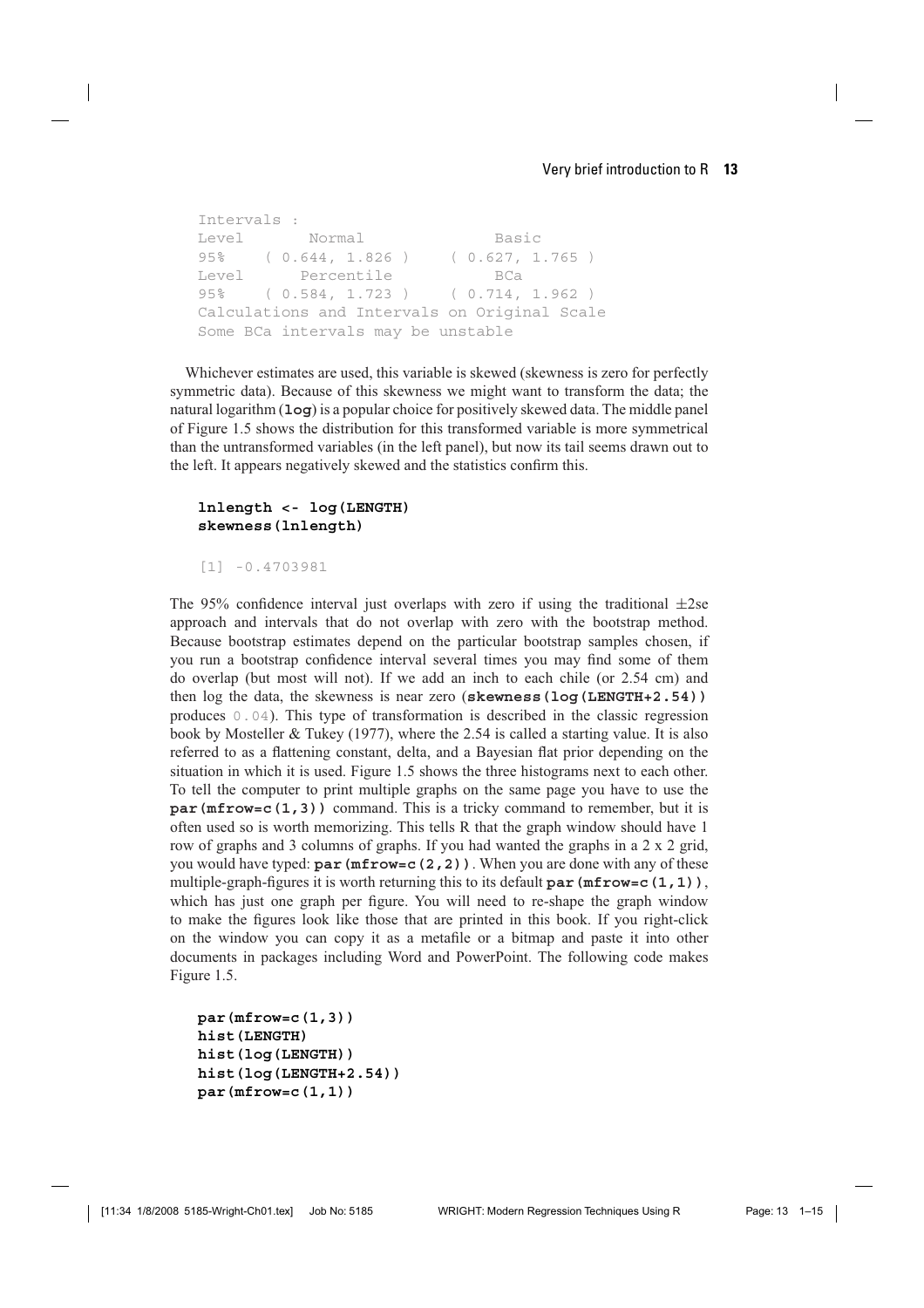To end a session, you should detach the data set, here **detach(chile)**. To quit, type **q()**. This is one of the few R functions that has no input into it.

This was an incredibly brief introduction to a very powerful statistics environment. As shown by the rapidly increasing list of R books on http://www.r-project.org/doc/bib/ R-books.html, this free and flexible environment is growing in popularity.

# **SOME WORDS/CONCEPTS WORTH REMEMBERING**

## **R concepts**

 $\overline{\phantom{0}}$ 

- functions: the verbs of R that are applied to objects;
- objects: everything in R;
- CRAN: Comprehensive R Archive Network;
- mirrors: where to download R stuff from;
- packages: sets of functions written for users.

# **R functions**

- **read.spss** and **read.table**: to read SPSS and text files;
- **install.packages**: to access packages from CRAN;
- **library**: to make packages active;
- **seq** and **:**: to make sequences of numbers;
- par ( $m$ frow=c(7,4)): to print with 7 rows and 4 columns of graphs;
- **log**: the logarithm function;
- **<-**: to assign objects to each other;
- **c**: to concatenate (or combine) objects.

## **Statistical concepts**

- skewness: a measure of a distribution's symmetry;
- bootstrap: a modern method for estimating the precision of almost anything.

# **FURTHER READING**

 $\overline{\phantom{0}}$ 

- Crawley, M. J. (2005). *Statistics: An introduction using R*. Chichester, UK: Wiley. This is a great introduction.Although not written for psychologists, it is still excellent and very clear. Professor Crawley is actually a plant ecologist looking at the interactions between plants and animals, and has books on things like the 'Flora of Berkshire'. http://www3.imperial.ac.uk/naturalsciences/ research/statisticsusingr
- Crawley, M. J. (2007). *The R book*. Chichester, UK: Wiley. 950 pages of R and it's legal! This is part reference part teaching book. It is more advanced than his 2005 book, not in terms of statistical knowledge, but in terms of computing skills. http://www.bio.ic.ac.uk/research/ mjcraw/therbook/index.htm
- Fox, J. & Anderson, R. (2005). Using the R statistical computing environment to teach social science statistics courses. http://socserv.mcmaster.ca/jfox/Teaching-with-R.pdf and see also http://socserv.mcmaster.ca/jfox/Courses/R-course/index.html. John Fox has written much about R and statistics.